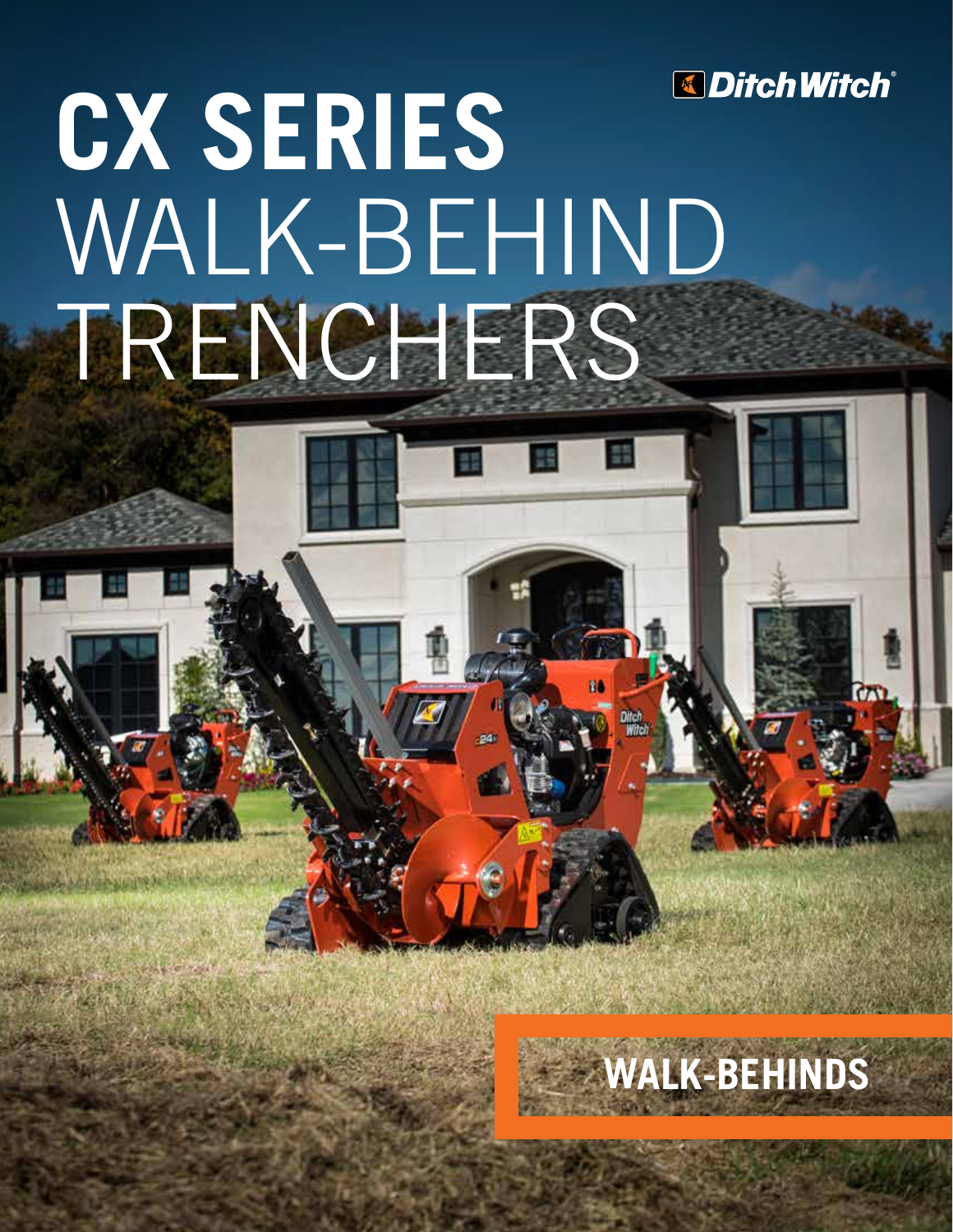Maximize your performance and return on investment with the Ditch Witch® CX Series Walk-Behind Trenchers. Our exclusive CX Track design delivers better traction and maneuverability in a more compact design for tighter jobsites. Responsive, easy-to-use controls provide smoother operation and reduce operator fatigue. Plus, a simple, open design for easy access and no daily grease points means less maintenance time to keep your CX Series fleet rental-ready.







1 Utilizes the Ditch Witch<br>35K digging system or the new exclusive 19K Opticut™ System.

> Newly designed hydraulic system is simple and reliable, with no linkages to adjust.



Greaseless sealed bearing design with construction-grade seals help increase machine longevity.



Standard outboard bearing support stabilizes the headshaft and auger, for reliable productivity trench after trench.

 $\mathcal{G}$ 

 $630x$ 

2

C24X features a low-maintenance, long lasting Honda® engine. C16X and C30X offers a reliable Briggs & Stratton engine.

# **THE NEXT EVOLUTION OF THE BEST WALK-BEHIND EVER IS HERE.**

4

The shorter left track design allows for a more compact piece of equipment than competitive designs and more maneuverability in tighter spaces.

3

Increased visibility of the workstation with color-coded controls improves operator productivity.

> **Ditch Witch**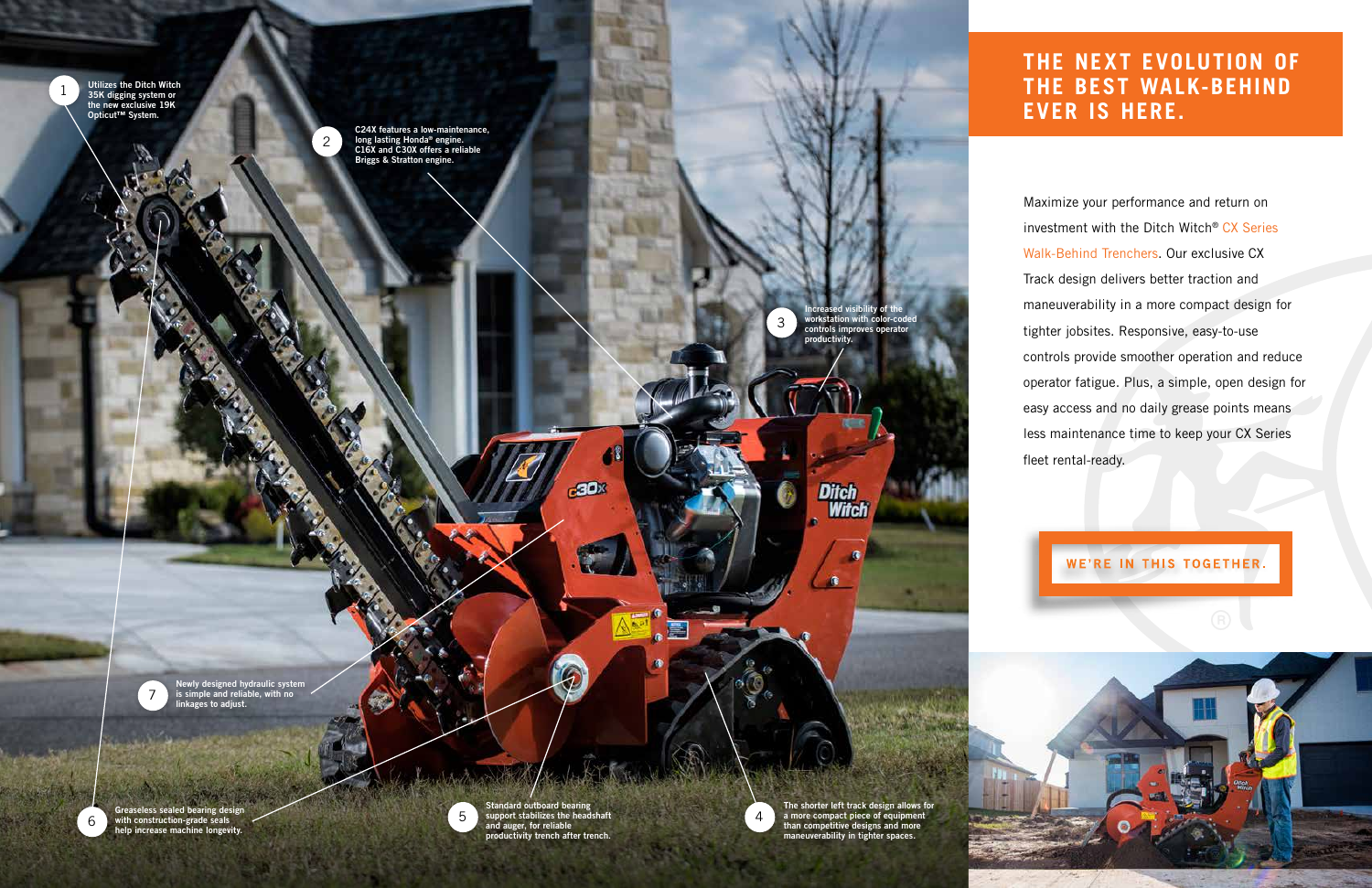disturbances, less labor, and less restoration than tearing

• Our easy-to-operate backfill blade is much faster and

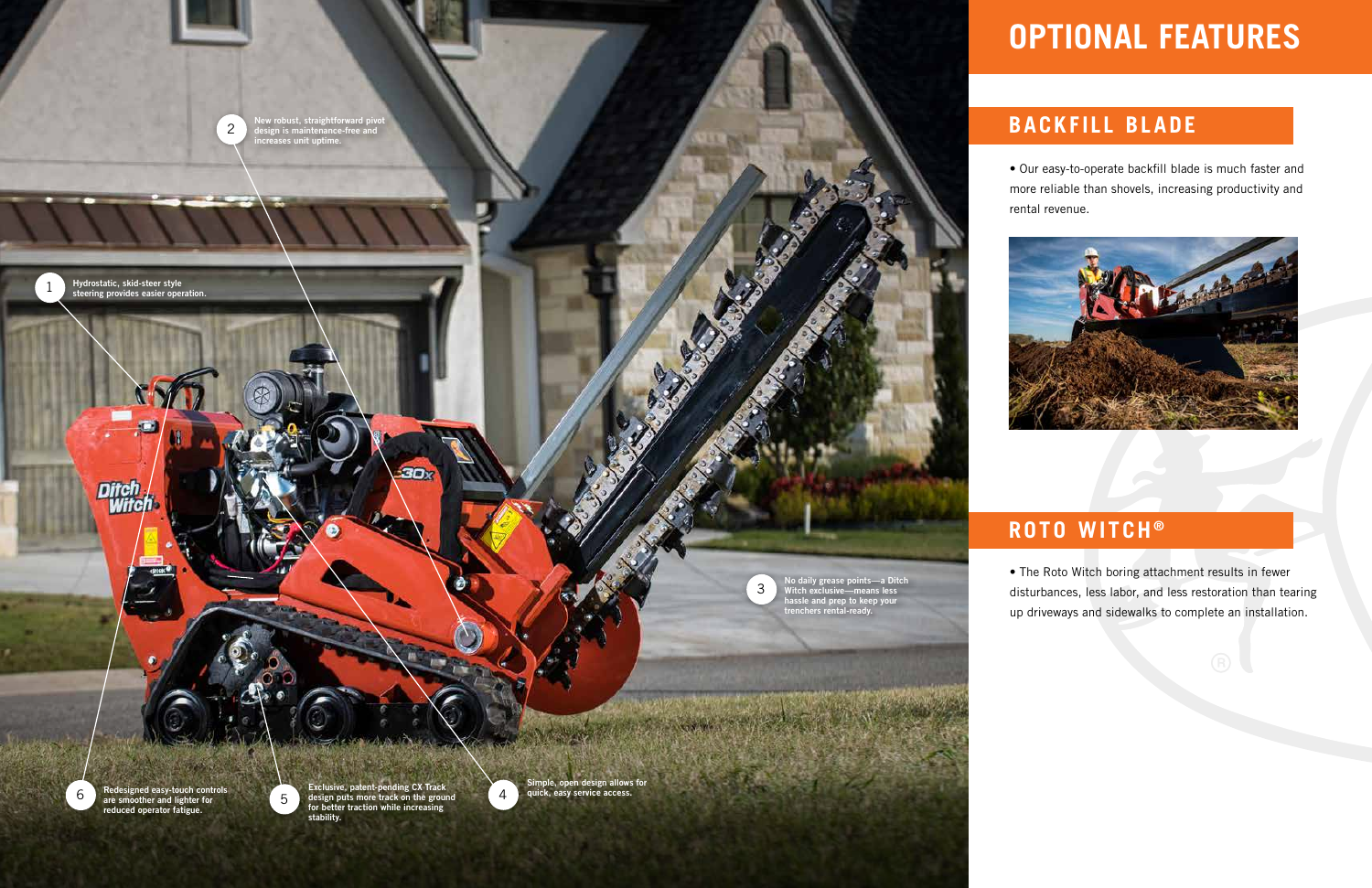| <b>DIMENSIONS*</b>                                                                                        | <b>C16X</b>                                   | <b>C24X</b>                                   | <b>C30X</b>                                   |
|-----------------------------------------------------------------------------------------------------------|-----------------------------------------------|-----------------------------------------------|-----------------------------------------------|
| Headshaft height                                                                                          | 13.7 in (348 mm)                              | 13.7 in (348 mm)                              | 13.7 in (348 mm)                              |
| Length (up to)                                                                                            | 94 in (2.4 m)                                 | 94 in (2.4 m)                                 | 101 in (2.6 m)                                |
| Width, transport                                                                                          | 35.8 in (909 mm)                              | 35.8 in (909 mm)                              | 35.8 in (909 mm)                              |
| Height, transport (up to)                                                                                 | 63 in (1.6 m)                                 | 63 in (1.6 m)                                 | 75 in (1.9 m)                                 |
| Centerline trench to outside edge machine                                                                 |                                               |                                               |                                               |
| Left                                                                                                      | 17.2 in (437 mm)                              | 17.2 in (437 mm)                              | 17.2 in (437 mm)                              |
| Right                                                                                                     | 18.6 in (472 mm)                              | 18.6 in (472 mm)                              | 18.6 in (472 mm)                              |
| <b>POWER</b>                                                                                              |                                               |                                               |                                               |
| Engine                                                                                                    | Briggs & Stratton® Vanguard™ 16*              | Honda <sup>®</sup> GX690**                    | Briggs & Stratton Vanguard 31*                |
| Fuel                                                                                                      | Gasoline                                      | Gasoline                                      | Gasoline                                      |
| Cooling medium                                                                                            | Air                                           | Air                                           | Air                                           |
| Number of cylinders                                                                                       | $\mathbf{2}^{\prime}$                         | $\mathbf{2}^{\prime}$                         | $\overline{2}$                                |
| Manufacturer's net horsepower rating*                                                                     | 16 hp (11.9 kW)                               | 22 hp (16.4 kW)                               | 31 hp (23.1 kW)                               |
| Rated speed                                                                                               | 3,600 rpm**                                   | 3,600 rpm*                                    | 3,600 rpm*                                    |
| Fuel consumption @ rated power                                                                            | 1.33 gph (5 LPH)                              | 1.77 gph (6.7 LPH)                            | 2.49 gph (9.4 LPH)                            |
| <b>POWER TRAIN</b>                                                                                        |                                               |                                               |                                               |
| Ground drive transmission: hydraulic, Infinite variable from zero to maximum, speed and direction control |                                               |                                               |                                               |
| Digging chain drive: hydraulic direct drive, one speed forward and reverse                                |                                               |                                               |                                               |
| Pump drive: direct drive from engine                                                                      |                                               |                                               |                                               |
| Track width                                                                                               | 8 in (200 mm)                                 | 8 in (200 mm)                                 | 8 in (200 mm)                                 |
| Trencher drive                                                                                            |                                               |                                               |                                               |
|                                                                                                           | Direct drive                                  | Direct drive                                  | Direct drive                                  |
| Hydraulic                                                                                                 |                                               | 19K, 33K and 35K                              |                                               |
| Digging chain                                                                                             | 19K, 33K and 35K                              |                                               | 19K, 33K and 35K                              |
| Ground pressure                                                                                           | 4.5 psi                                       | 4.5 psi                                       | 5 psi                                         |
| <b>OPERATION</b>                                                                                          |                                               |                                               |                                               |
| Vehicle speeds, max                                                                                       |                                               |                                               |                                               |
| Transit forward                                                                                           | 120 fpm (36.6 m/min)                          | 176 fpm (53.6 m/min)                          | 176 fpm (53.6 m/min)                          |
| Transit reverse                                                                                           | 120 fpm (36.6 m/min)                          | 136 fpm (41.5 m/min)                          | 136 fpm (41.5 m/min)                          |
| Digging chain speed @ 3,600 rpm                                                                           |                                               |                                               |                                               |
| 19K                                                                                                       | 366 fpm (111.56 m/min)                        | 366 fpm (111 56 m/min)                        | 366 fpm (111 56 m/min)                        |
| 33/35K                                                                                                    | 309 fpm (94.2 m/min)                          | 309 fpm (94.2 m/min)                          | 309 fpm (94.2 m/min)                          |
| Spoil handling                                                                                            |                                               |                                               |                                               |
| Auger, type                                                                                               | Single, open end                              | Single, open end                              | Single, open end                              |
| Auger, diameter                                                                                           | 17 in (432 mm)                                | 17 in (432 mm)                                | 17 in (432 mm)                                |
| Trench cleaner type                                                                                       | Mechanical                                    | Mechanical                                    | Mechanical                                    |
| Trench cleaner size                                                                                       | 4-6 in (102-152 mm)                           | 4-6 in (102-152 mm)                           | 4-6 in (100-152 mm)                           |
| Operating weight (up to)                                                                                  | 1,895 lb (860 kg)                             | 1,915 lb (869 kg)                             | 2,100 lb (453 kg)                             |
| <b>HYDRAULIC SYSTEM @ 3,600 RPM</b>                                                                       |                                               |                                               |                                               |
| Digging drive pump capacity                                                                               | 10 gpm (37.85 l/min)                          | 10 gpm (37.85 l/min)                          | 10 gpm (37.85 l/min)                          |
| Filtration                                                                                                | 10 micron absolute                            | 10 micron absolute                            | 10 micron absolute                            |
| <b>FLUID CAPACITIES</b>                                                                                   |                                               |                                               |                                               |
| Fuel tank                                                                                                 | 2.3 gal (6.5 L)                               | 6.2 gal (23.5 L)                              | 6.2 gal (23.5 L)                              |
| Engine oil                                                                                                | 1.5 qt (1.46 L)                               | 1.8 qt (1.7 L)                                | 2.4 qt (2.27 L)                               |
| Hydraulic system                                                                                          | 11 gal (42 L)                                 | 11 gal (42 L)                                 | 11 gal (42 L)                                 |
| <b>TRENCH SIZE, MAX</b>                                                                                   |                                               |                                               |                                               |
| Depth                                                                                                     | 36 in (914 mm)                                | 36 in (914 mm)                                | 48 in (1219 mm)                               |
| Width                                                                                                     | 6 in (152 mm)                                 | 6 in (152 mm)                                 | 6 in (152 mm)                                 |
| <b>NOISE LEVEL</b>                                                                                        |                                               |                                               |                                               |
| Ear sound pressure                                                                                        | 87 dBA ISO 6394                               | 91 dBA per ISO 6394                           | 93 dBA per ISO 6394                           |
| Overall sound pressure                                                                                    | 97 dBA per ISO 6393                           | 100 dBA per ISO 6393                          | 103 dBA per ISO 6393                          |
| <b>VIBRATION LEVEL</b>                                                                                    | Operators hand less than 2.5 m/s <sup>2</sup> | Operators hand less than 2.5 m/s <sup>2</sup> | Operators hand less than 2.5 m/s <sup>2</sup> |
|                                                                                                           |                                               |                                               |                                               |



# **CX SERIES** WALK-BEHIND TRENCHERS SPECIFICATIONS